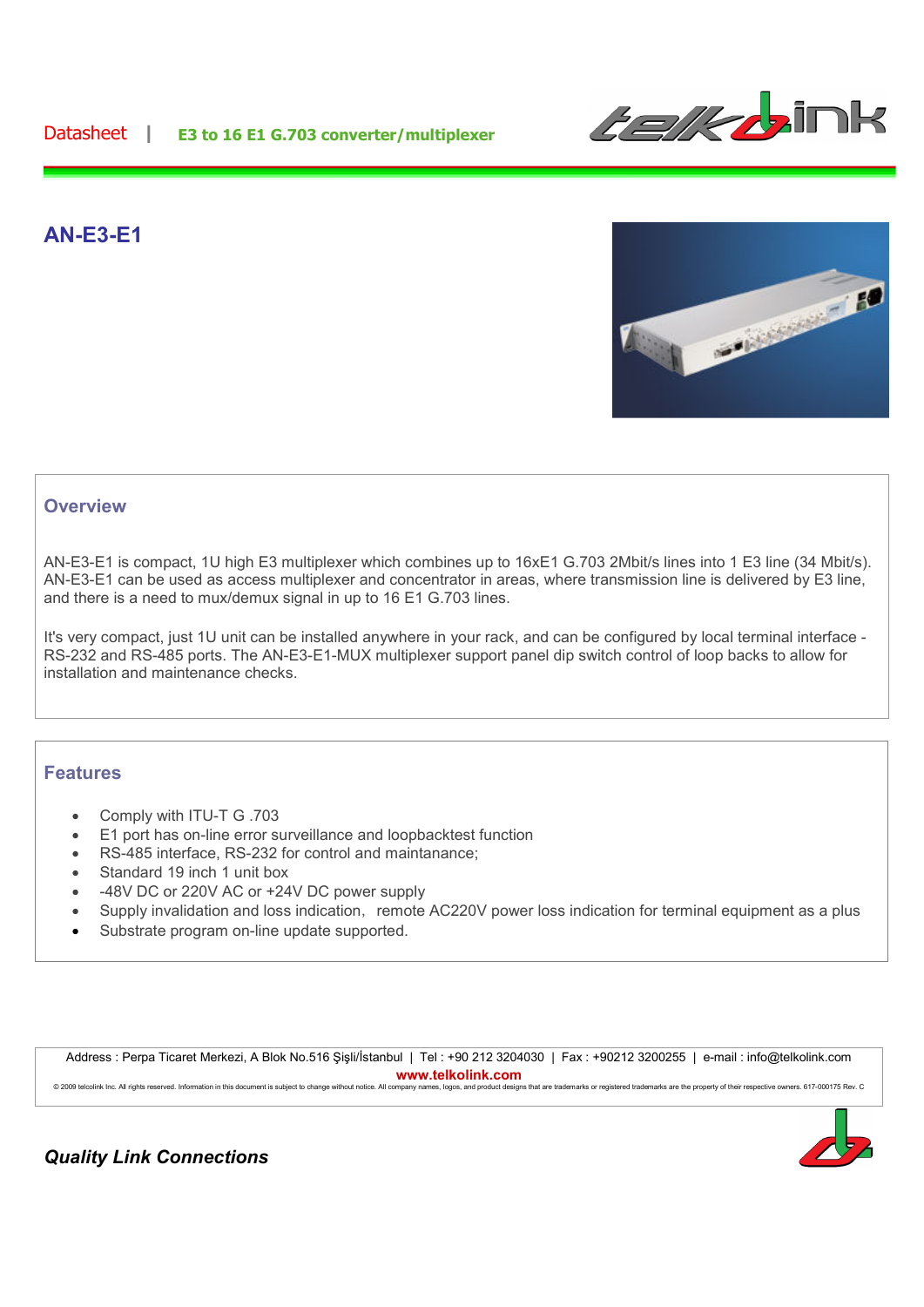

# **Specifications**

### **Capacity**

16xE1 PDH signals at 2.048Mbps

#### **E1 interface**

Comply with ITU-T G.703 E1 recommendation Bit rate:2048kbps±50ppm Line code: HDB3 Impedance: 75W (unbalanced) or 120W (balanced) Connector socket: CC4 1.0/2.3

### **E3 interface**

Comply with ITU-T G.703 E3 recommendation Bit rate:34368kbps±20ppm Line code: HDB3 Impedance: 75W (unbalanced) Connector socket: BNC

#### **Power**

DC type: ±48V (-36V to -72V or 36V to 72V) or ±24V-18V...-36V, 18V...36V) AC type: 220V (165V~265V) Power consumption: £10W

#### **Dimension**

Width: 435mm Height: 45mm Deep: 244mm

> Address : Perpa Ticaret Merkezi, A Blok No.516 Şişli/İstanbul | Tel : +90 212 3204030 | Fax : +90212 3200255 | e-mail : info@telkolink.com **www.telkolink.com**

> © 2009 telcolink Inc. All rights reserved. Information in this document is subject to change without notice. All company names, logos, and product designs that are trademarks or registered trademarks are the property of th



*Quality Link Connections*